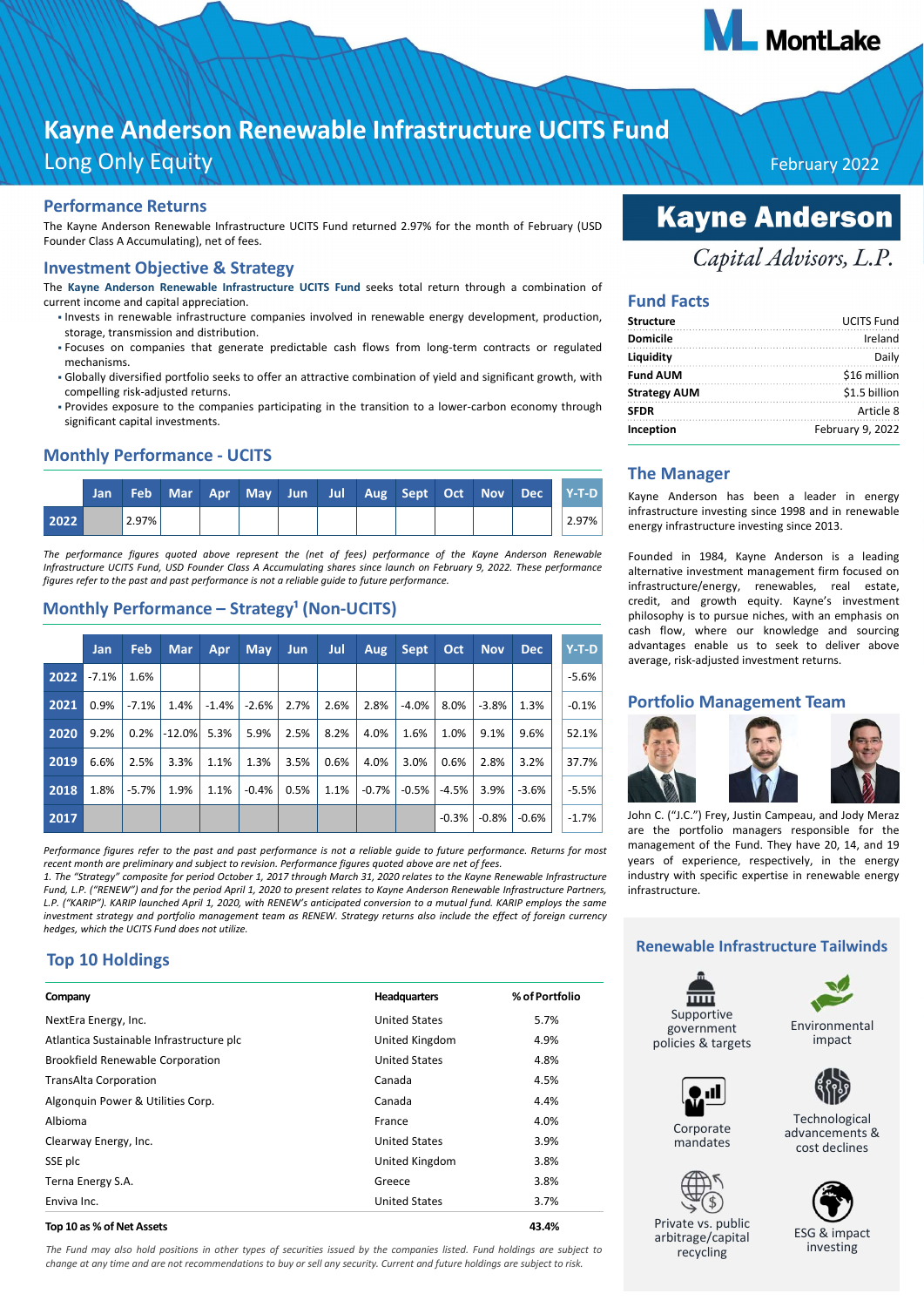# **Kayne Anderson Renewable Infrastructure UCITS Fund**  Long Only Equity February 2022

**A** MontLake

## **Portfolio Allocation BY SUBSECTOR BY GEOGRAPHY** Green Utilities | 33% Europe | U.K. | 44% Renewable Power Companies | 29% United States | 30% Renewable Energy Developers | 16%  $\Box$  Canada | 19% Wind & Solar YieldCos | 12% Australia, Japan & Other | 6% Biomass Infrastructure & Other | 10%

*Geographic and sector allocations are subject to change at any time. Reflected as a percentage of longterm investments.*

### **Portfolio Attributes**

|                                          | <b>Statistics</b> |
|------------------------------------------|-------------------|
| Portfolio Yield <sup>3</sup>             | 3.2%              |
| Dividend CAGR (3-yr) <sup>4</sup>        | 7.0%-9.0%         |
| Number of Positions <sup>5</sup>         | 36                |
| <b>Average Market Cap</b>                | \$18 billion      |
| <b>Beta (to S&amp;P 500)<sup>6</sup></b> | 0.56              |

*³Represents approximate gross NTM portfolio yield based on Bloomberg Consensus estimates.*

*⁴Kayne Anderson estimates.*

*⁵Combines positions related to a single issuer or corporate parent owner.*

*⁶ Source: Bloomberg.*

### **Monthly Commentary**

Renewable energy equities have rallied strongly since Russia invaded Ukraine. Russia's actions sparked a realization among investors, policymakers and news media that a more urgent deployment of renewable energy is needed in Europe and elsewhere. There are 3 primary benefits to the rapid growth of renewable energy (like wind, solar, battery) on global electrical grids:

- 1. Wind and solar are increasingly the cheapest form of electricity generation, even without subsidies.
- 2. Wind and solar do not emit CO2 , methane or other harmful airborne pollutants (like coal or fossil fuel power plants do) making them a critical tool for reducing emissions and combatting climate change.
- 3. Wind and solar generate electricity from weather and don't have ongoing fuel costs so their energy doesn't have to be "imported" from elsewhere, and the cost of renewable power doesn't suddenly change with commodity prices or world events.

In recent years, benefits (1) and (2) have been the primary focus of investors and policymakers, and they are the main drivers of the rapid growth in renewable energy around the world. The ability of renewables to provide "energy independence" and reduce the correlation between domestic energy bills and global commodity prices has been less of a driver.

This mindset has changed as Europe has grappled with an energy crunch caused by rising commodity prices, reduced natural gas flows from Russia, recent retirements of coal and nuclear power plants, and several other factors. Europe imports most of its natural gas needs – with 3040% coming from Russia via pipeline. While acute supply issues will likely moderate in summer months as temperatures increase and natural gas demand falls, the Russian invasion of Ukraine has made Europe's gas import dependence a more structural concern that policymakers now seem keen to find a long-term fix for. The proliferation of cheap wind, solar and storage on global electrical grids can actually help lower energy bills (not the case 10 years ago) and reduce the correlation between the cost of energy and volatile fossil fuel prices and geopolitical events.

In our view, the recent rally in renewable energy equities has been further fueled by the fact that the sector has underperformed over the last 12 months as investors have been focused on positioning for inflation and rising interest rates, while under-appreciating some of the structural changes that are accelerating the growth of clean energy. With valuations across our renewable infrastructure universe among the most compelling they have been in 1824 months; we are not surprised to see strong moves in equity prices as investors rush to take advantage of an interesting entry point in the space.